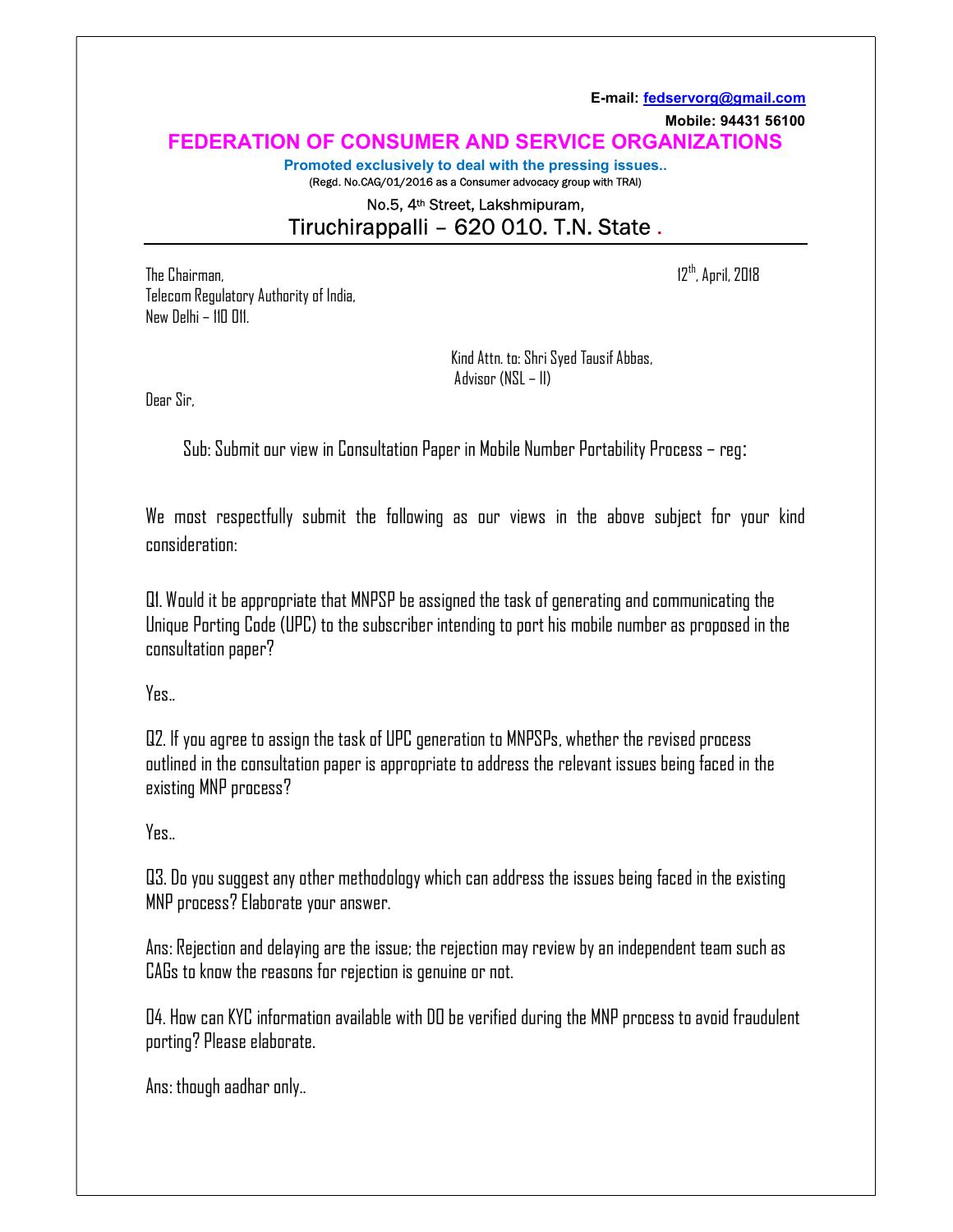-2-

Q5. What are the challenges in implementing the proposed MNP processes / framework on the part of stakeholders' viz. TSP (as DO and RO) and MNPSP? Elaborate your answer.

Ans: To close watch and review the rejection of MNP is main challenges, as mentioned a circle wise committee would review the rejection will immensely help..

Q6. Whether MNPSP should be compensated towards the cost of generation and delivery of UPC to the subscriber through SMS? If yes, what mechanism can be adopted?

Ans: No compensation may allow.. If the TSP provide better service, they could get numbers PORT to them and the Donor Operator could have allowed to get minimum charges of Rs.5.00 or less in generating KYC..

Q7. What would be the appropriate mechanism to reinforce the accountability and role of MNPSP in the proposed scenario?

Ans: They ensure timely KYC number and the Role of RO ensure immediate activation.

Q8. What could be the mandatory obligations on part of the MNPSP?

Ans: Issuing KYC number in time and other part activate within time.

Q9. In the event of large scale disruption or sudden shutdown of network, what could be the appropriate alternative mechanism to ensure delivery of UPC and completion of porting process?

Ans: In such case, their showrooms/ office and outlet would manually undertake through their system.

Q10. (a) Do you agree with the process for transfer of the prepaid balance to the subscriber's account as described in the consultation paper? What changes do you envisage in licensing/ regulatory framework to enable the provision? Please elaborate your answer.

Ans: Proposed transfer of prepaid balance within the Consultation paper is good and consumers interest..

Q11. What should be the regulatory requirements to monitor efficacy of the provision of transferring the unspent pre-paid balance? Please elaborate your answer.

Ans: Random Confirmation with the telecom consumers alone the best option..

Q12. In the proposed scenario of reduced MNP timelines, should the validity of the UPC be reviewed? If yes, what should be the period of validity of UPC? Please elaborate your answer with justification.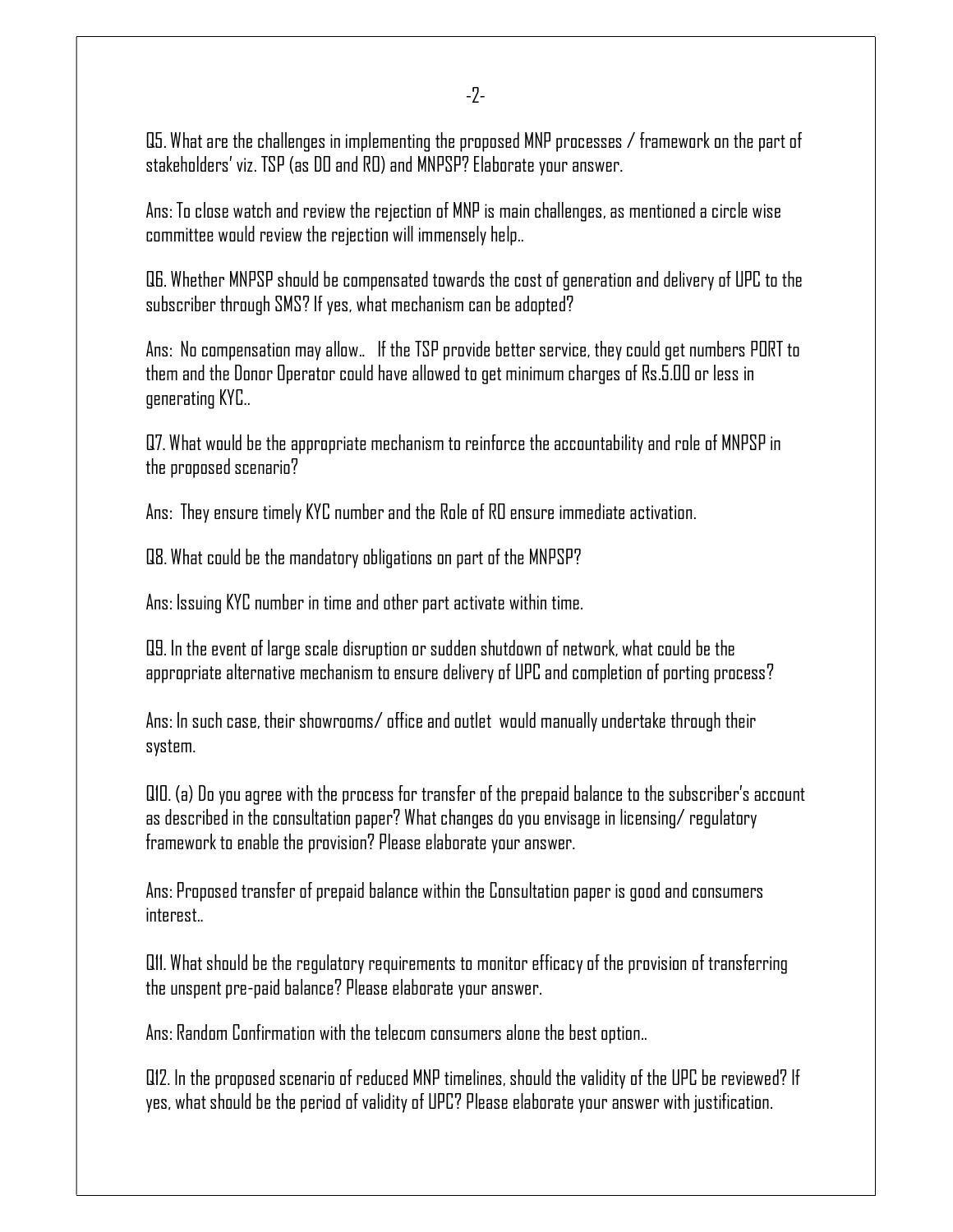-3-

Ans: As per our view these are not problem to telecom consumers; if introduce better timings it will most welcome.

Q13. Whether it would be appropriate to review the existing structure of UPC? Please elaborate your answer with justification.

Ans: At present, if porting from one to another; the unspent balance would be lapsed, this can be reviewed the balance would transfer to the R.O. with reduction of minimum charges for generating  $UPC...$ 

Q14. If you agree to above, does the proposed structure as discussed above adequately serve the purpose or would you suggest any other mechanism? Please elaborate your answer with justification.

Ans: No comments.

Q15. Should the provision of withdrawal of porting request be done away with in the revised MNP process? Please state your answer with justification.

Ans: Yes the provision of withdrawal of porting request will be allowed, now Donor Operator is having option in convincing their customer after sent Porting request. If the telecom consumer satisfy with their commitment, they will have to continue, in such case the withdrawal provision would help to the telecom consumers.

Q16. What additional changes do you envisage in the MNP regulations? Elaborate your suggestions.

Ans: The new regulation should be subscribers friendly and remove the constrains faced with the past two bitter experiences such as one from Reliance Communication and another from Aircel.

- b. The Reliance Communication argued that as per the existing provision they need not return the unconsumed/ unspent balance to the forting telecom consumers, In bear perusal this may correct; but in this issue the subscribers were forced to go for MNP and not Voluntary.
- c. So, the proposed regulations would ensure the refund of the balance to the RO, The rejections may review by a Forum, this may propose within the new Regulation; the Forum may consist with the CAGs.
- d. Regarding MNP on Post Paid, the Reception Organization may collect the balance and transfer to Donor Organization
- e. Through Aircel we found difficulties in availing KYC number considering huge numbers of Portal request and Donor Organization's network problem. In such case; the regulation would provide suitable clause in mutual bulk transfers with the D.O. and R.O. without difficulties to the telecom consumers.